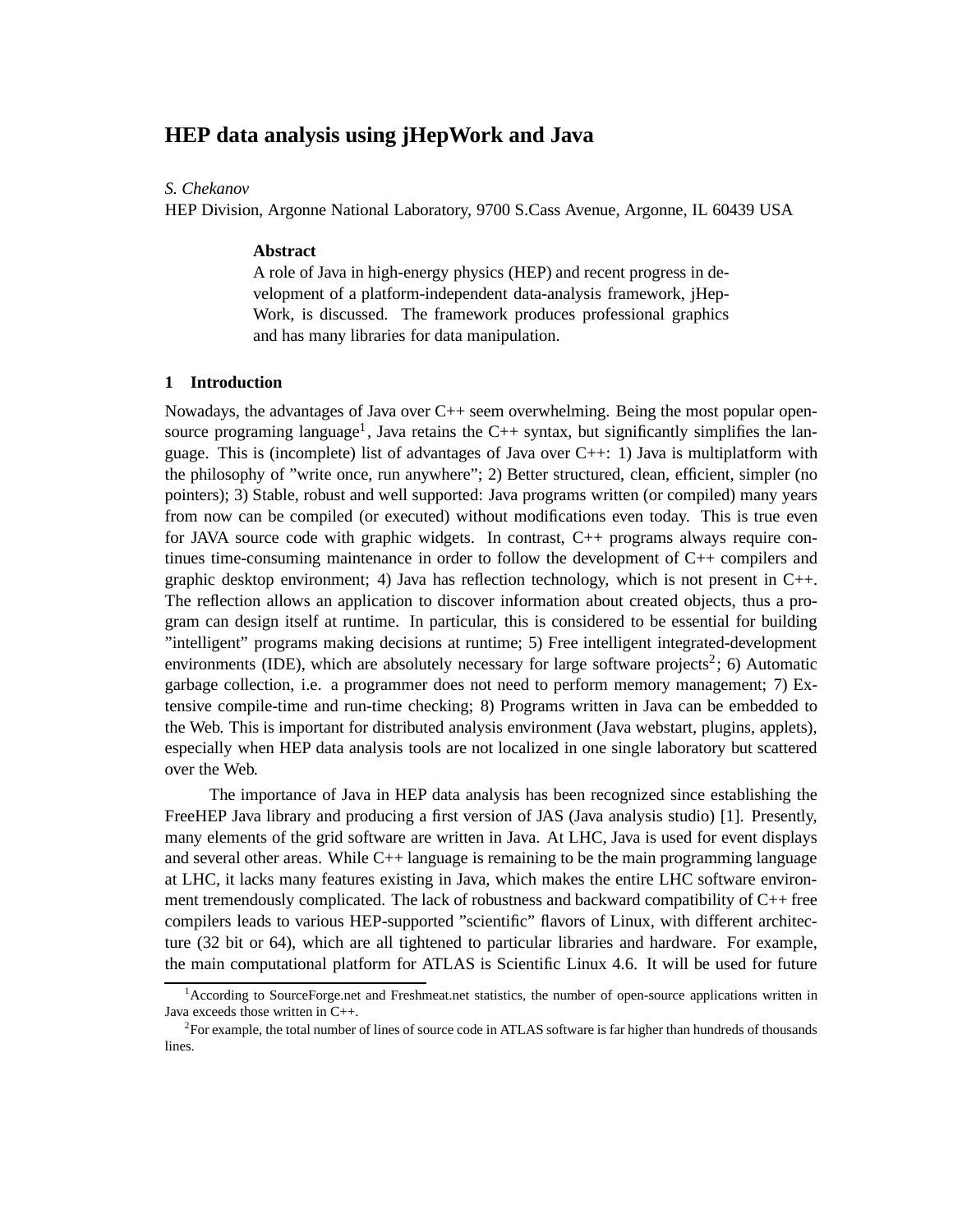data taking, however, even now it is several generations behind the main-stream Linux modern distributions (Fedora, Ubuntu, Suse etc) and cannot be easily installed on modern laptops. Currently, the HEP community is required to support the entire computing chain, from hardware and operating systems, to the end-user programs, rather than concentrating on HEP-specific computational tasks. This is a significant difference from the initial concept, when HEP software could be run essentially on any platform and a vendor-supported operating system.

It should be pointed out that  $C<sub>+</sub>$  has been chosen as the main programming language at LHC at the time when Java was still behind  $C_{++}$ , lacking Just-in-time (JIT) compilers to convert parts of the bytecode to native code in order to improve execution time. At that time, Python [2], another portable programming language, also did not have enough power to be widely used in HEP. As Java, Python has also become increasingly popular programming language in science and engineering [3], since it is interactive, object-oriented, high-level, dynamic and portable. It has simple and easy to learn syntax which reduces the cost of program maintenance. While being portable, Python implemented in C (CPython) requires user-specific  $C/C++$  libraries for highperformance computing, thus it cannot be considered a basis for a multiplatform data-analysis environment.

Jython [4] is an implementation of Python in Java and, as any Java application, is truly multiplatform. In contrast to CPython, Jython is fully integrated with the Java platform, thus Jython programs can make full use of extensive built-in and third-party Java libraries. Therefore, Jython programs have even more power than the standard Python implemented in C. Finally, the Jython interpreter is freely available for both commercial and non-commercial use.

jHepWork [5] is a full-featured object-oriented data analysis framework for scientists that takes advantage of the Jython language and Java. Jython macros are used for data manipulation, data visualization (plotting 1D and 2D histograms), statistical analysis, fits, etc. Data structures and data manipulation methods integrated with Java and JAIDA FreeHEP libraries [6] combine remarkable power with a very clear syntax. jHepWork Java libraries can also be used to develop programs using the standard JAVA, without Jython macros.

Programs written using jHepWork are usually rather short due the simple Python syntax and high-level constructs implemented in the core jHepWork libraries. As a front-end dataanalysis environment, jHepWork helps to concentrate on interactive experimentation, debugging, rapid script development and finally on workflow of scientific tasks, rather than on low-level programming.

jHepWork is an open source product which is implemented 100 percent in Java. Since it is fully multiplatform, it does not require installation and can be run on any platform where Java is installed. It can be used to develop a range of data-analysis applications focusing on analysis of complicated data sets, histograms, statistical analysis of data, fitting. It offers a full-featured, extensible multiplatform IDE implemented in Java.

jHepWork is seamlessly integrated with Java-based Linear Collider Detector (LCD) software concept and it has the core based using FreeHEP libraries and other GNU-licensed packages. While jHepWork is mainly designed to be used in high-energy physics, it can also be used in any field, since all methods and classes are rather common in science and engineering.

Below we will discuss only the key features of jHepWork, without the coverage of all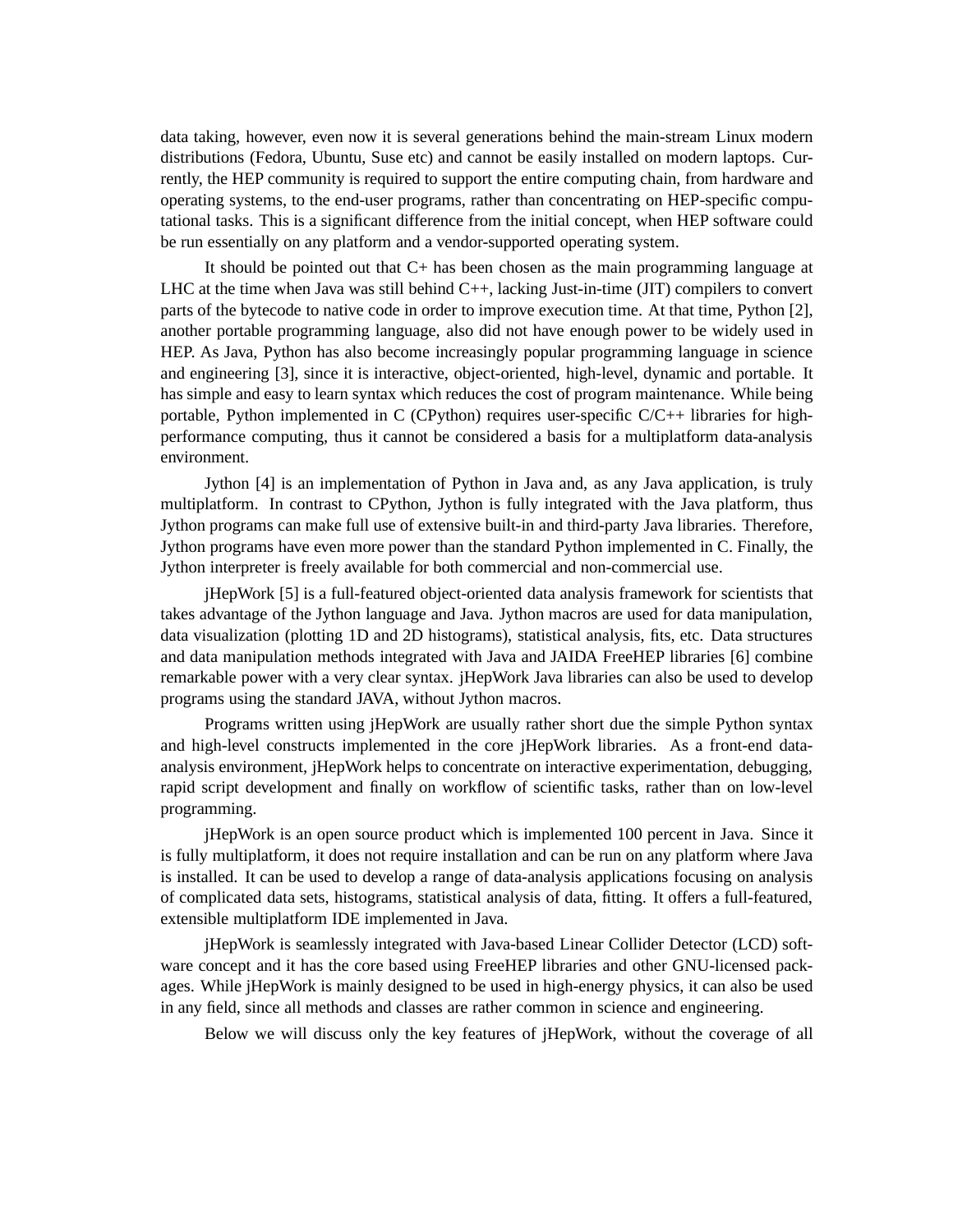available methods, which can easily be found using an extensive help system and the code completion feature of jHepWork. The main web page of jHepWork [5] contains the package itself, user manuals and about 50 examples with various macros. jHepWork consists of two major libraries: jeHEP (jHepWork IDE) and jHPlot (jHepWork data-analysis library). Both are licensed by the GNU General Public License (GPL).

### **2 Main differences with other data-analysis tools**

Below we will compare jHepWork with two popular object-oriented packages currently used in high-energy physics: 1) JAS package [1], based on Java and FreeHEP libraries [6] and 2) C++ ROOT package [7].

# **2.1 Main differences with JAS**

Compare to JAS, jHepWork:

- has a full-featured integrated development environment (IDE) with syntax highlighting, syntax checker, code completion, code analyser, an Jython shell and a file manager.
- contains powerful libraries to display data (including 3D plots) with a large choice for interactive labels and text attributes (subscripts, superscripts, overlines, arrows, Greek symbols etc.). jHepWork plots are more interactive than those written using FreeHEP JAIDA libraries linked with JAS. The plotting part is based on the jHPlot library developed for the jHepWork project and JaxoDraw Java application [8]. The latter can be used to draw Feynman diagrams in addition to standard plots;
- is designed to write short programs due to several enhancements and simpler class names. The classes written for jHepWork were designed keeping in mind simplicity of numerous high-level constructs enabling the user to write programs that are significantly shorter than programs written using JAS;
- includes high-level constructions for data manipulations, data presentations in form of tables, data input and output, calculations of systematical errors and visualization (plots, tables, spreadsheet, neural networks) which have no analogy in JAS;
- Essentially all jHepWok objects, including histograms, can be saved into files and restored using Java serialization mechanism. One can store collections of objects as well by using Jython maps or lists.
- includes an advanced help system with the code completion. For the core jHplot package, the code completion feature is complimented with a detailed API information on each method associated with certain class.

## **2.2 Main differences with the ROOT package**

Compare to ROOT, jHepWork:

- is seamlessly integrated with Java-based Linear Collider Detector (LCD) software concept;
- is a Java-based program, thus it is fully multiplatform and does not require installation. This is especially useful for plugins distributed via the Internet in form of bytecode jar libraries;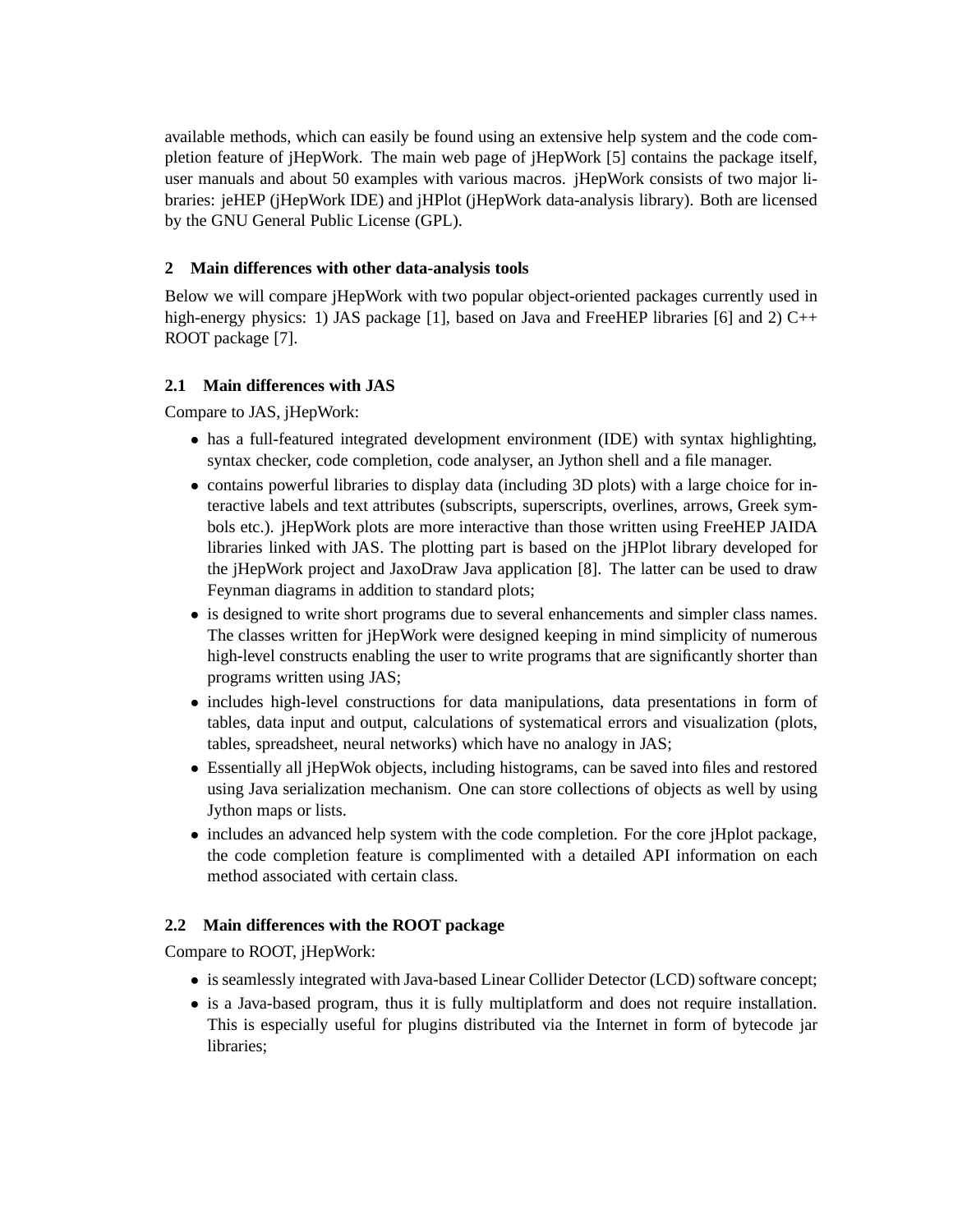- Java is very robust. Java source codes developed many years from now can easily be compiled without any changes even today. Even class libraries compiled many years from now can run on modern Java Virtual Machines. Therefore, the maintenance of jHepWork package is much less serious issue compared to ROOT;
- since jHepWork is 100% Java, it has automatic garbage collection, which is significant advantage over C++/C;
- has a full-featured IDE with syntax highlighting, syntax checker, code completion and analyser;
- can be integrated with the Web in form of applets, thus it is better suited for distributed analysis environment via the Internet. This is essential feature for modern large collaborations in high-energy physics and in other scientific fields;
- calculations based on Jython/Python scripts are typically 4-5 times shorter than equivalent C++ programs. Several examples are discussed in Ref. [5];
- calculations based on Jython scripts can be compiled to Java bytecode files and packed to jar class libraries without modifications of Jython scripts. In contrast, ROOT/CINT scripts have to be written using a proper C++ syntax, without CINT shortcuts, if they will be compiled into shared libraries;
- can access high-level Python and Java data structures;
- includes an advanced help system with a code completion based on the Java reflection technology. With increasingly large number of classes and methods in ROOT, it is difficult to understand which method belongs to which particular class. Using the jHepWork IDE, it is possible to access the full description of all classes and methods during editing Jython scripts;
- automatic updates which does not depend on particular platform. For ROOT, every new version has to be compiled from scratch;
- powerful and intelligent external IDEs (Eclipse, NetBean etc) can be used productivity in developing HEP analysis.

#### **2.3 How fast it is?**

Jython scripts are about 4-8 times slower than equivalent Java programs and about a factor five slower than the equivalent ROOT/CINT codes for operations on primitive data types (remember, all Jython data types are objects). This means that CPU extensive tasks should be moved to Java jar libraries.

jHepWork was designed for a data analysis in which program speed is not essential, as it is assumed that JHepWork scripts are used for operations with data and objects (like histograms) which have alredy been created by C++, Fortran or Java code. For such front-end data analysis, the bottleneck is mainly user input speed, interaction with a graphical object using mouse or network latency.

In practice, final results obtained with Jython programs can be obtained much faster than those designed in C++/Java, because development is so much easier in jHepWork that a user often winds up with a much better algorithm based on Jython syntax and jHepWork high-level objects